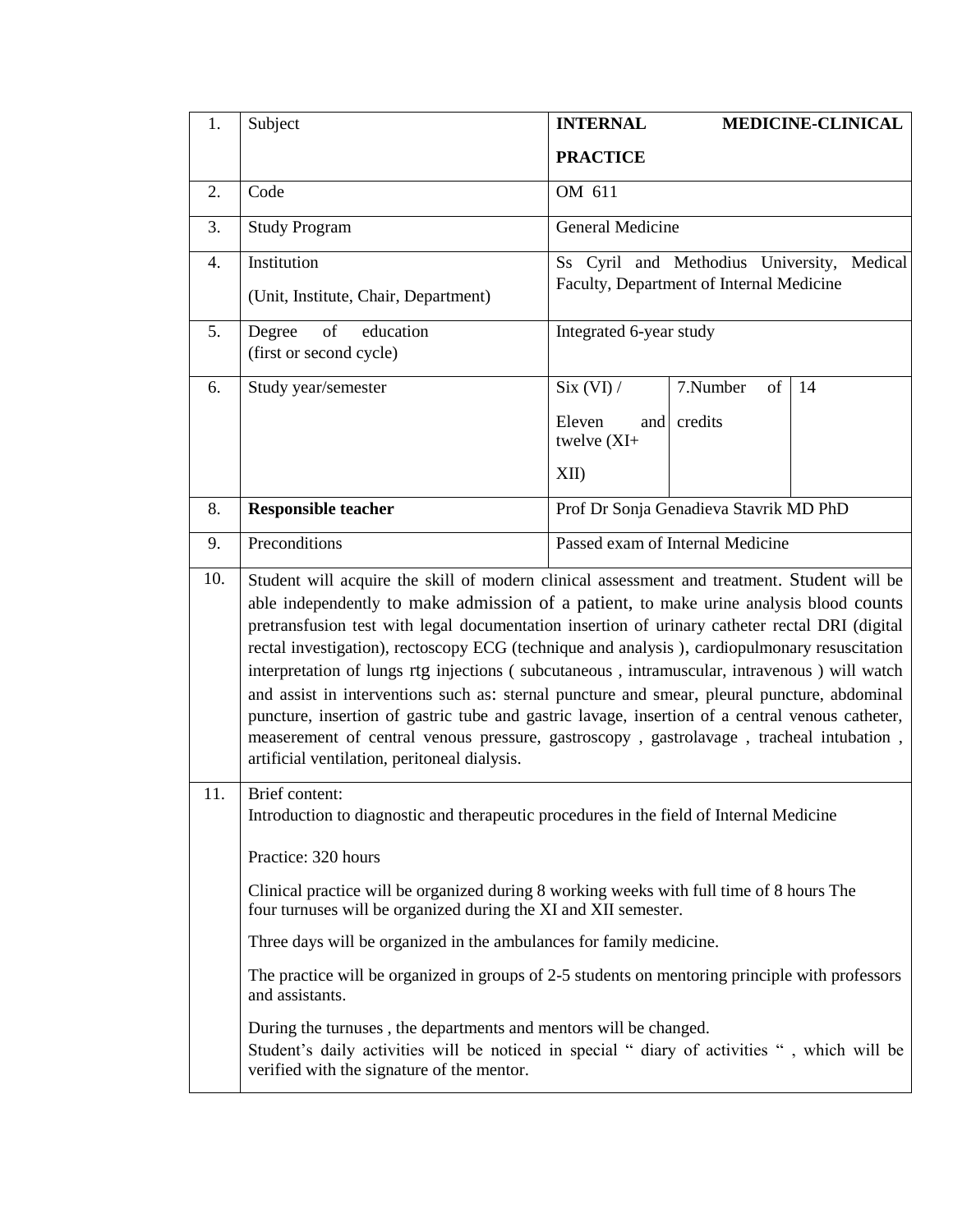|     | <b>Practical lessons:</b>                                                          |
|-----|------------------------------------------------------------------------------------|
|     | • clinical skills and practical application of the acquired theoretical knowledge. |
|     |                                                                                    |
|     |                                                                                    |
|     |                                                                                    |
|     |                                                                                    |
|     |                                                                                    |
|     |                                                                                    |
|     |                                                                                    |
|     |                                                                                    |
| 12. | <b>Methods of studying:</b>                                                        |

|     | participation in professional meetings in the clinic<br>participation in morning rounds                                                |       |                                      |                            |     |
|-----|----------------------------------------------------------------------------------------------------------------------------------------|-------|--------------------------------------|----------------------------|-----|
|     | participation in daily work in the departments                                                                                         |       |                                      |                            |     |
|     | participation in interventions in the field of Internal medicine                                                                       |       |                                      |                            |     |
|     | Interactive teaching during lectures and practical trainings, independent study by using<br>textbooks, seminars and practical teaching |       |                                      |                            |     |
| 13. | Total available time:                                                                                                                  |       |                                      | 320 hours                  |     |
| 14. | Organization of the course                                                                                                             |       |                                      | Practice 320 hours         |     |
| 15. | Forms of teaching<br>activities                                                                                                        | 15.1. | Theoretical course                   |                            |     |
|     |                                                                                                                                        | 15.2. | Practical course,<br><b>Seminars</b> |                            |     |
| 16. | Other forms of activities                                                                                                              | 16.1. | Practice                             |                            | 320 |
|     |                                                                                                                                        | 16.2. | Individual tasks                     |                            |     |
|     |                                                                                                                                        | 16.3. |                                      | Individual (home) learning |     |
| 17. | Method of assessment                                                                                                                   |       |                                      |                            |     |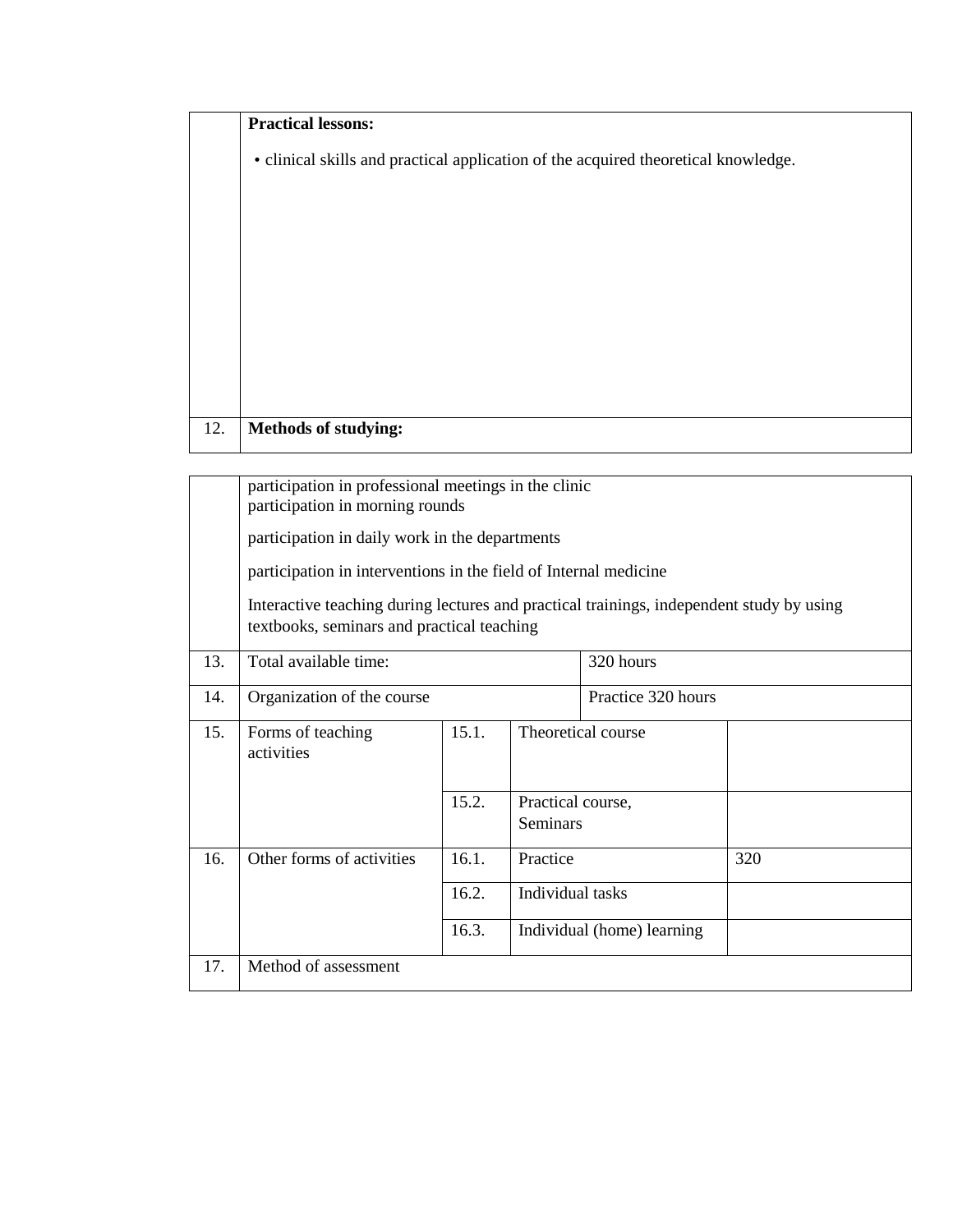|                                             | 17.1 | Practice                                                   |                                                                                                                                                                                                                                                          |
|---------------------------------------------|------|------------------------------------------------------------|----------------------------------------------------------------------------------------------------------------------------------------------------------------------------------------------------------------------------------------------------------|
|                                             |      |                                                            | Practice: 320 hours                                                                                                                                                                                                                                      |
|                                             |      |                                                            | Clinical practice will be organized during 8 working weeks with<br>full time of 8 hours                                                                                                                                                                  |
|                                             |      |                                                            | The four turnuses will be organized during the XI and XII<br>semester.<br>Three days will be organized in the ambulances for family<br>medicine.                                                                                                         |
|                                             |      |                                                            | The practice will be organized in groups of 2-5 students on<br>mentoring principle with professors and assistants.<br>During the turnuses, the departments and mentors will be<br>changed.                                                               |
|                                             |      |                                                            | Student's daily activities will be noticed in special "diary of<br>activities ", which will be verified with the signature of the<br>mentor.                                                                                                             |
|                                             | 17.2 | Seminar<br>paper/project<br>(oral/written<br>presentation) | $min - max$                                                                                                                                                                                                                                              |
|                                             | 17.3 | Active<br>participation                                    | $min - max$<br>Theoretical course<br>Practical course                                                                                                                                                                                                    |
| Grading criteria<br>18.<br>(points / grade) |      |                                                            | The student assessment is descriptive (passed)                                                                                                                                                                                                           |
| 19.                                         |      | Requirement for signature<br>and taking the final exam     | The student is required to actively follow all of the planned<br>activities.<br>Conditional criteria for assessment of knowledge:<br>In order to get a signature, the student should obtain minimum<br>points in both theoretical and practical courses. |
|                                             |      |                                                            | In order to take the final exam, the student should obtain the<br>minimum points in the continual assessments;                                                                                                                                           |
|                                             |      |                                                            | If the student has not obtained the minimum points in the<br>assessments, he/she will be obligated to pass<br>continual<br>them before the final exam.                                                                                                   |
| 20.                                         |      | Language of instruction                                    | Macedonian                                                                                                                                                                                                                                               |